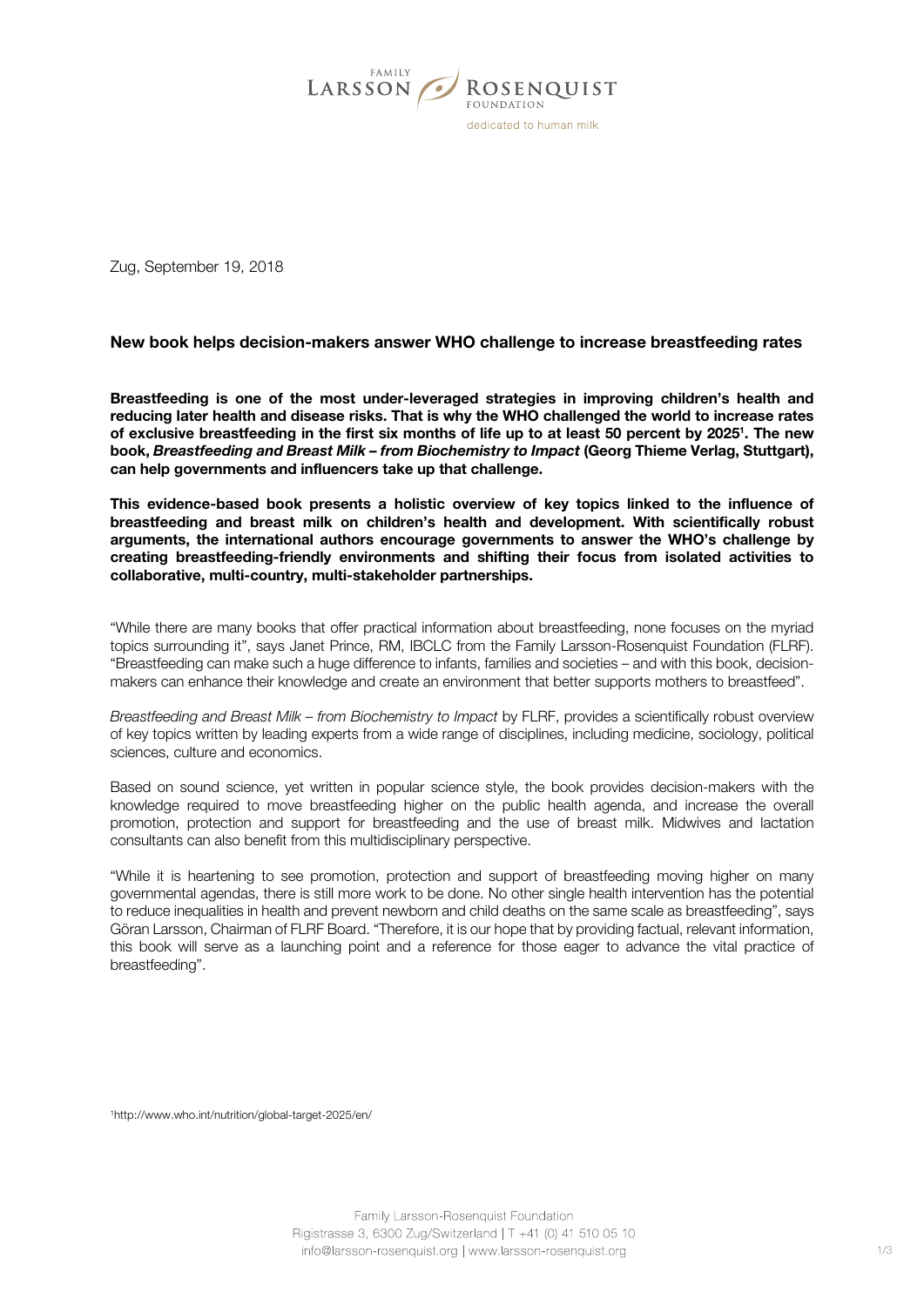



Family Larsson-Rosenquist Foundation Breastfeeding and Breast Milk – from Biochemistry to Impact Georg Thieme Verlag, Stuttgart, 2018 Pages: 408 | Illustrations: 73 ISBN 978-3-13-220401-0 (print) eISBN 978-3-13-220421-8 (e-book) Price: USD 59.99; EUR [D]: 49.99; EUR [A]: 51.40

## Authors

Professor João Aprigio Guerra de Almeida; Dr Teresa Ellen Baker, MD; Melinda Boss, MPS; Professor Amy Brown; Lukas Christen, PhD; Professor Anna Coutsoudis; Ashley M. Fox, PhD; Associate Professor Donna Geddes; Leith Greenslade, Founder and Chair of the Breastfeeding Innovations Team and CEO of JustActions LLC; Jennifer Hahn-Holbrock, PhD; Professor Thomas W. Hale; Emeritus Professor Peter E. Hartmann; Ben Hartmann, PhD; Kiersten Israel-Ballard, DrPH; Foteini Kakulas, PhD; Professor Berthold Koletzko; Rebecca Mannel, Director of the Oklahoma Breastfeeding Resource Center; Professor Paula P. Meier; Rowena Merritt, DPhil; Maureen Minchin, MA; Professor Guido E. Moro; Professor Rafael Pérez-Escamilla; Subhash Pokhrel, PhD; Professor Maria Quigley

### Book contents

Part 1 | Setting the Scene

- Breast Milk, Global Health and Sustainable **Development**
- Data Collection and Infant Feeding
- How Breastfeeding Works: Anatomy and Physiology of Human Lactation
- Why Breastfeeding?

#### Part 2 | Different Perspectives

- Human Milk: Bioactive Components and their Effects on the Infant and Beyond
- The Psychological Effects of Breastfeeding
- Sociological and Cultural Influences upon Breastfeeding
- Breastfeeding Promotion: Politics and Policy
- Human Milk in Economics Context
- Commercial Aspects of Breastfeeding: Products and **Services**
- The Promotion of Breastfeeding
- Infant Feeding in History: an Outline

Part 3 | Human Milk in Special Circumstances

- Human Milk in the Neonatal Intensive Care Unit
- A Collective View of Human Milk Banking
- Pasteurisation
- Human Immunodeficiency Virus
- Breastfeeding and the Use of Medications

Part 4 | The Way Forward

- Scaling-up Breastfeeding Protection, Promotion, and Support Programmes
- Towards a Common Understanding of Human Lactation Lactation Terminology